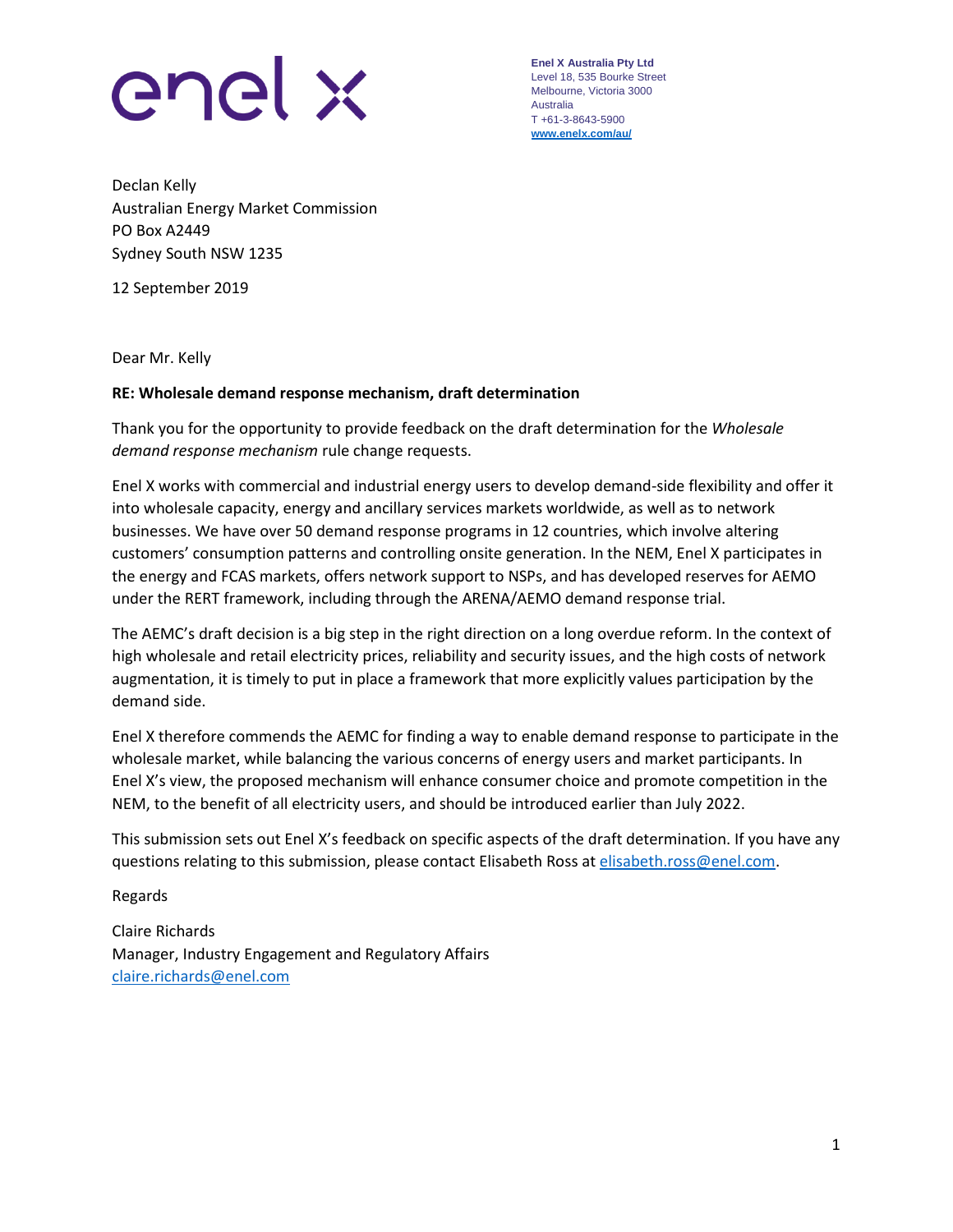# **1. PARTICIPATION CATEGORY AND REGISTRATION**

For the reasons set out in detail in our submission to the consultation paper, Enel X supports the following aspects of the draft determination:

- The creation of the DRSP registration category.
- The ability for DRSPs to participate directly in the wholesale market using demand response, and to do so independently of the relevant customer's retailer.
- The ability for DRSPs to compete to be dispatched in the NEM alongside other sources of supply, and be paid the prevailing spot price for the quantity of demand response delivered.
- The requirement for AEMO to develop a guideline that sets out what is required to classify wholesale demand units and establish scheduled wholesale demand response units.
- The ability for DRSPs to access and receive NMI standing data and metering data.

Enel X provides the following comments in relation to other aspects of the DRSP framework.

## **1.1. Combining the DRSP participant category with the MASP participant category**

Enel X supports efforts to streamline and reduce overlap between the participant categories in the NEM. We therefore support the proposal to roll the MASP participant category into the DRSP participant category. It makes sense for there to be one participant category that enables the aggregation of load flexibility by someone other than the customer's FRMP for participation in either the energy market, the FCAS market, or both.

We strongly support the AEMC's decision to retain separate processes for the classification of loads for FCAS market participation and the classification of loads for participation in the wholesale demand response mechanism. This separation will ensure that the loads in a DRSP's portfolio have the flexibility to participate in whichever market/s they choose, and will only have to comply with the obligations that are relevant to that market.

### **1.2. Adding and removing NMIs from a portfolio**

Enel X seeks the AEMC's confirmation that DRSPs will be able to add and remove NMIs/ wholesale demand response units from a scheduled wholesale demand response unit, once established. The draft determination and draft rule are not currently clear on whether this is the case. Allowing this will maximise participation in the mechanism.

It's also important that the process for adding and removing NMIs from a DRSP's portfolio is simple and efficient. Again, this will maximise participation in the mechanism, and also support competition in the DRSP market.

As an example, the EU's Electricity Market Design Directive treats a customer's choice of demand response aggregator very similarly to their choice of retailer, and requires member states to make it easy for customers to churn between aggregators. An arduous or complex process for adding and removing NMIs from a DRSP's portfolio would prevent this.

A useful comparison of the benefits of facilitating efficient portfolio management lies in the Small Generation Aggregator framework. The rule reduced the administrative burden associated with adding a small generating unit to a portfolio from a full Generator registration to an MSATS transaction. The argument for streamlining portfolio management for wholesale demand response is even stronger, as (in most cases) much less physical work needs to be done on site, and it is reasonable to expect that the DRSP market will be competitive.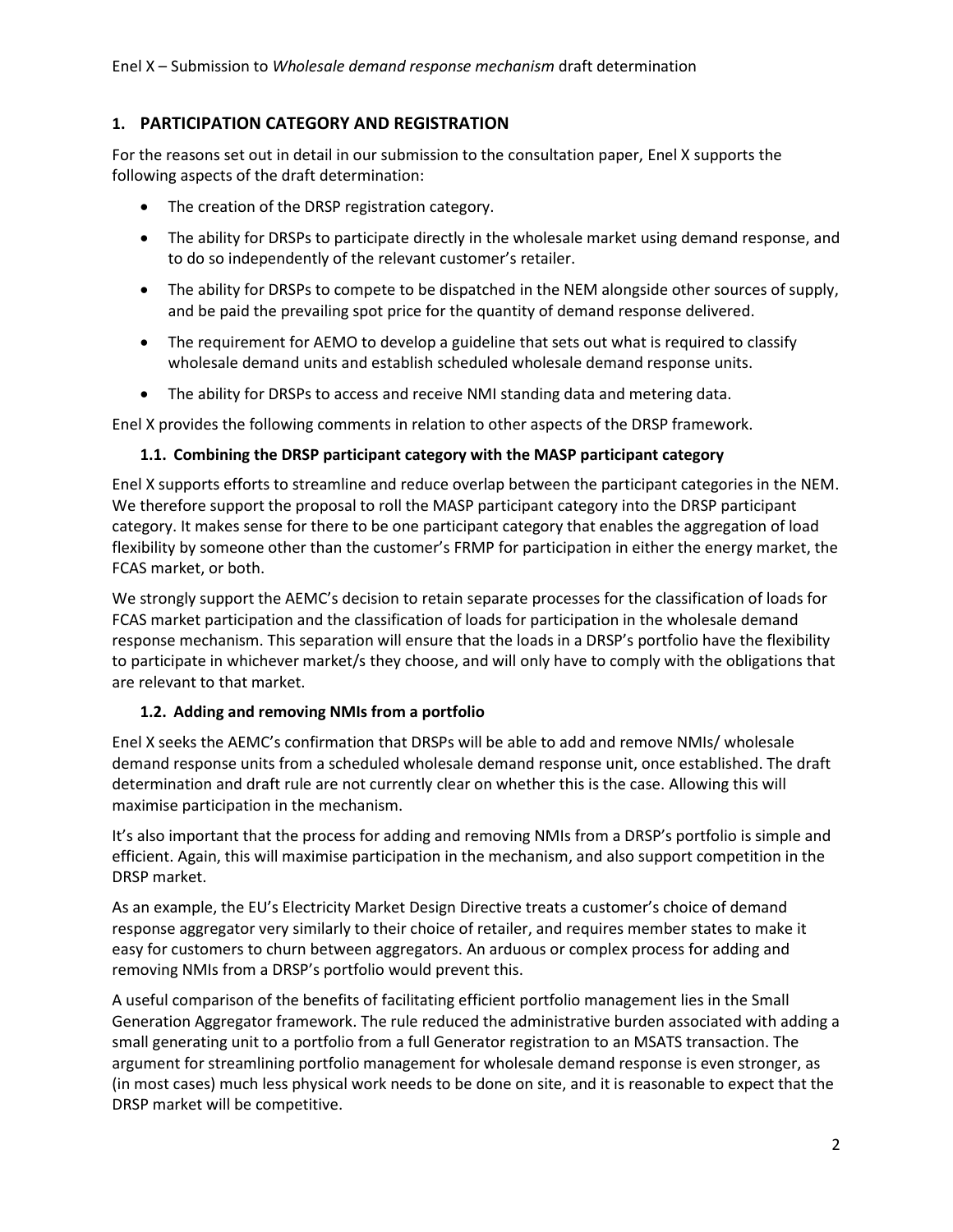## **1.3. Technical requirements for participation**

The draft rule does not specify what technical requirements a load must comply with in order to be classified as a wholesale demand response unit. Rather, the draft rule states that "adequate communications and/or telemetry must be in place" to be eligible for classification as a wholesale demand response unit, presumably for the purposes of submitting dispatch offers and receiving dispatch instructions. While not clear in the draft rule, Enel X's understanding is that AEMO will determine these requirements through the development of the *Wholesale demand response guidelines*.

The draft rule is also not clear on whether SCADA capability will be required to provide AEMO with operational visibility of either a DRSP's portfolio or the individual wholesale demand response units that comprise it. As set out in our submission to the consultation paper, Enel X does not consider it necessary or appropriate to require DRSPs to have SCADA capability. SCADA links are expensive and take considerable time to establish. In the context of building a power station, these costs are reasonable. In the context of customer signing up to provide flexibility, they would be prohibitive. A requirement to have SCADA capability, particularly on an individual load basis, is likely to be incredibly costly and outweigh any benefits of participation in the mechanism. Much more flexible and cost effective communications technologies exist and can be used to provide AEMO the operational visibility it needs. Some markets (e.g. PJM) do not have any telemetry requirements for demand response, while others have one-minute or five-minute requirements, which can be met at a much lower cost.

As decisions about telemetry and other technical requirements have the potential to significantly affect incentives to participate in the mechanism, any policy guidance the AEMC can provide to AEMO on these matters in the final determination would be beneficial. As a general comment, in Enel X's view, technical requirements should:

- be proportionate to the service being provided, and AEMO's actual requirements
- accommodate the various characteristics and capabilities of the assets providing the service
- be flexible and adaptable to changing technology.

### **1.4. Participation by spot-exposed customers**

Enel X seeks further clarification on whether customers on spot-exposed retail contracts should be able to participate in the wholesale demand response mechanism.

Allowing this to occur raises the potential for double dipping. If a customer takes on spot exposure it is signalling an intention to interact with the wholesale price, for example by reducing consumption when spot prices are high. While customers on such contracts are not guaranteed or contractually obliged to reduce demand in response to high spot prices, it's a fair assumption that the types of customers who take on the risks of spot exposure will tend to do so.

DRSPs are likely to offer their wholesale demand response capability into the NEM when spot prices are high. It is hard to see how a spot-exposed customer's provision of wholesale demand response via the mechanism could be seen as additional if it is already very likely that it will reduce its demand in response to the high spot price. Thus, in Enel X's view, it is more transparent and more consistent with the additionality principles to prohibit spot-exposed customers from participating in the mechanism.

Such an approach would also provide a clean resolution to the issues that spot-exposed customers raise under the settlement model. Retailers who offer spot-exposed retail contracts are passing on the risk of wholesale price volatility to their customers, which eliminates/diminishes their need to hedge that risk through vertical integration or the contract market. The reimbursement rate is intended to compensate retailers for the discrepancy between what they recover from customers doing wholesale demand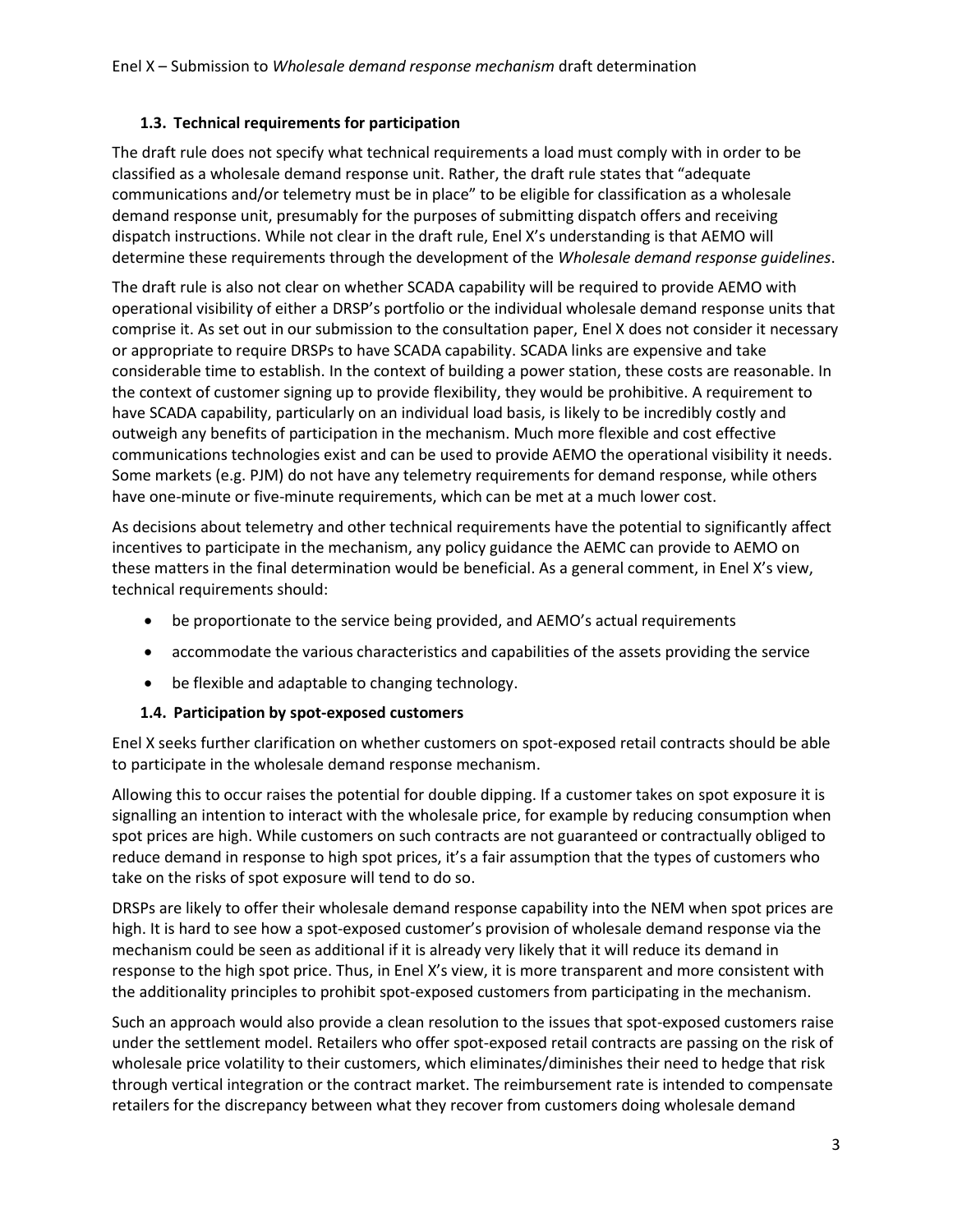response via a DRSP, and what they are charged in the wholesale market. The draft determination notes that this includes the costs of hedging. As retailers that offer spot-exposed contracts pass on what they are charged in the wholesale market directly to customers, plus a margin, there is no discrepancy between what they recover from the customer and what they are charged in the wholesale market. Enabling spot-exposed customers to participate in the mechanism would therefore result in the retailer benefiting inefficiently via the reimbursement rate.

# **2. INTEGRATION WITH CENTRAL DISPATCH**

Enel X supports the following aspects of the draft determination:

- The requirement that DRSPs participate on a scheduled basis. Participation as a scheduled resource is what distinguishes a demand response mechanism from unilateral responses to spot prices. Scheduling means demand response forms part of the bid stack and can directly influence wholesale market outcomes. It also gives AEMO greater visibility and control over wholesale demand response.
- The requirement for DRSPs to offer into the NEM on a "scheduled negawatt" basis. For reasons set out in detail in our submission to the consultation paper, requiring DRSPs to participate as scheduled loads would severely limit the attractiveness of the mechanism and thereby limit the significant benefits of wholesale demand response.
- The ability for DRSPs to elect when they participate in central dispatch, and to not be subject to causer pays liabilities when not participating.
- The fact that DRSPs will be dispatched based on actual, physical capability at the time, and for settlement to occur based on a subsequent assessment of how much wholesale demand response was provided, with reference to the baseline.
- The recognition that loads are different to generators and thus the technical characteristics of their participation in the NEM will be quite different.
- The decision to not subject DRSPs to directions under clause 4.8.9 of the NER.

Enel X provides the following comments in relation to other aspects of the market participation framework.

### **2.1. DRSP notification of scheduled capacity, and participation in pre-dispatch / dispatch**

The draft rule requires that DRSPs inform AEMO of their available capacity for each trading interval of the trading day, two days ahead of each trading day. This information is to include:

- a MW capacity profile that specifies the wholesale demand response available for dispatch for each of the 288 trading intervals in the trading day
- an up ramp rate and a down ramp rate.

Enel X seeks clarification on whether this is an obligation on DRSPs to provide AEMO with an assessment of their *technical* capacity to provide wholesale demand response (i.e. regardless of expected wholesale prices), or whether DRSPs would have the ability to specify through this process that they do not intend to make capacity available.

The draft rule also requires that DRSPs submit dispatch offers for each of the 288 trading intervals in the following trading day for the purposes of providing information for AEMO's pre-dispatch schedules.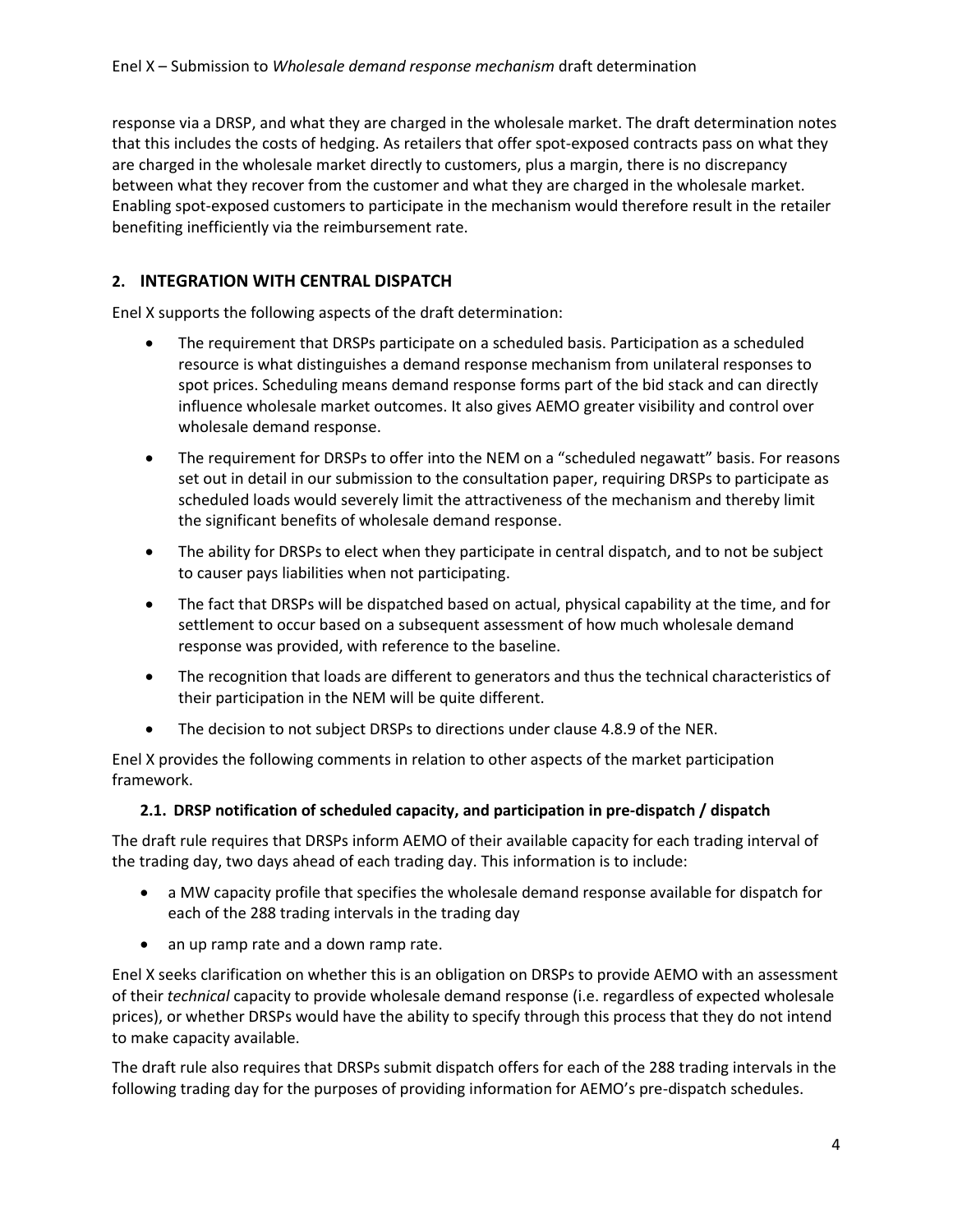These offers are to specify whether the DRSP is intending to participate in dispatch for the relevant dispatch interval. If it is intending to participate in central dispatch, the offer:

- may contain up to 10 price bands, and must specify an incremental MW amount for each price band
- must specify an up ramp rate and a down ramp rate
- must specify the profile of demand response to be provided if the DRSP is dispatched, relative to a loading level of zero
- must specify an expected consumption profile for the 30 minutes after that dispatch interval, if the DRSP ceased to participate in central dispatch.

The draft determination notes that, even when not "participating in dispatch", a DRSP will still need to participate in pre-dispatch. It is not clear from the draft rule or draft determination what obligations are associated with participation in pre-dispatch.

It is also not clear what is meant by "participating in dispatch" and how and when this is determined – through the notification of scheduled capacity, participation in pre-dispatch, or the provision of dispatch offers? The draft determination states that "when a DRSP has elected to not participate in central dispatch, it will not be required to submit dispatch offers." However, the rules above suggest that DRSPs will be required to submit dispatch offers for every interval of every trading day.

To be clear, Enel X supports the general policy intent that DRSPs should not be required to offer into every dispatch interval, and should not be subject to scheduling obligations when they do not offer / do not clear in the market.

The meaning of "participating in central dispatch" and the impact this has on how DRSPs present dispatch offers, will also have implications for the following two aspects of the draft rule:

- the ability for AEMO to give instructions to DRSPs to provide wholesale demand response "consistent with dispatch offers made in accordance with Chapter 3", and for DRSPs to receive and act on these instructions
- the requirement for a DRSP to comply with dispatch instructions in accordance with its availability as specified in its dispatch offer if constrained on as a result of a network constraint.

Enel X asks that the final determination and final rule clarify and address the above issues.

### **2.2. Compliance with dispatch instructions**

Consistent with the existing arrangements for other scheduled participants, the draft rule specifies that AEMO will declare a scheduled wholesale demand response unit to be non-conforming and unable to be used for the basis for setting spot prices if it fails to respond to a dispatch instruction "within a tolerable time and accuracy (as determined in AEMO's reasonable opinion)". Enel X assumes that AEMO's assessment of this will consider a range of factors, including the ramp up and ramp down rates specified in DRSP's offer.

It will be challenging for most loads to accurately follow a linear dispatch trajectory or provide their full dispatch capability immediately following the receipt of a dispatch instruction. For this reason, it may not be appropriate for a DRSP's compliance with dispatch instructions to be assessed based on an expectation that the portfolio will ramp down in a linear fashion. Similarly, it may not be possible to accurately predict how the customers in a DRSP's portfolio will restore load following a dispatch, or to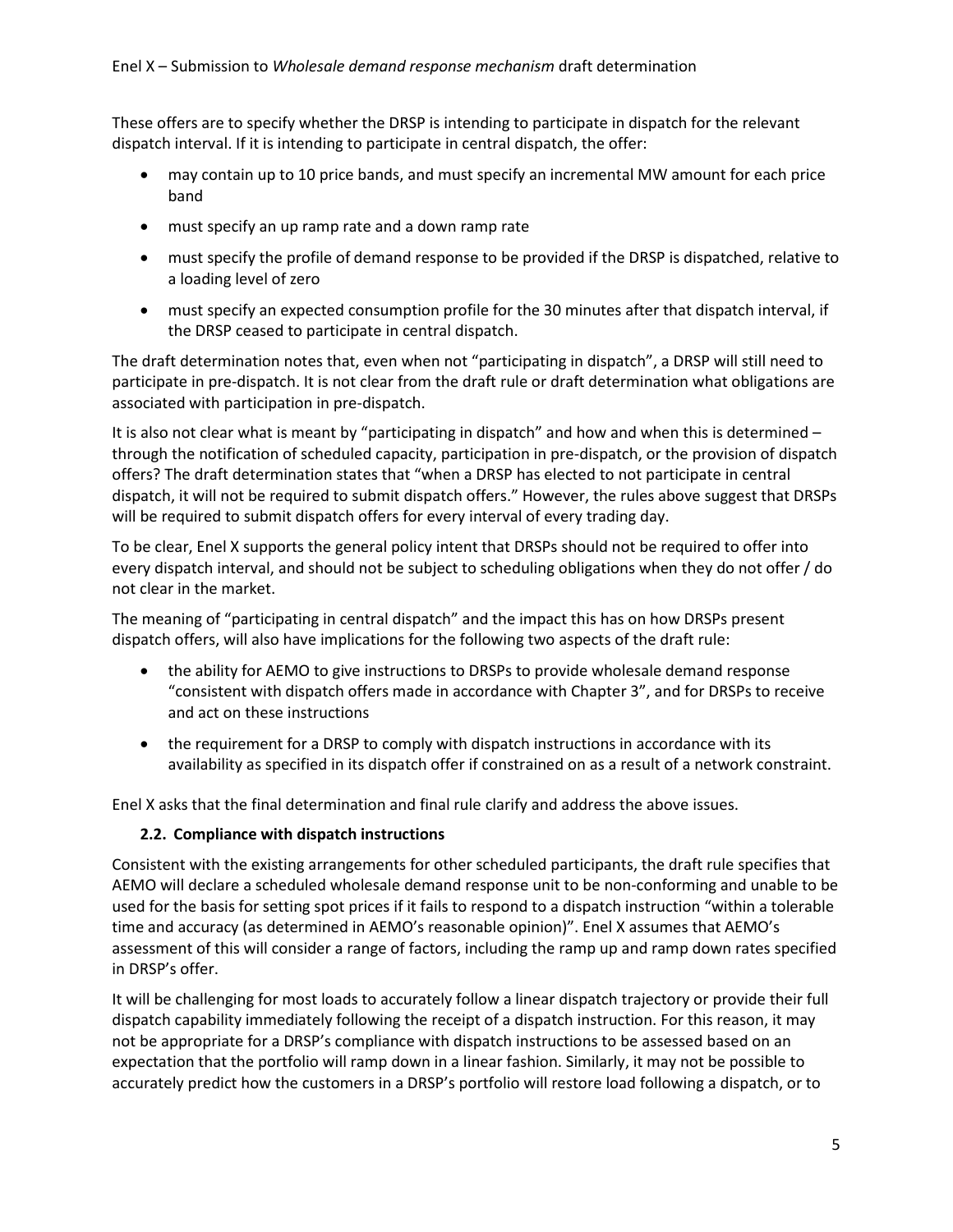expect them to do so in a linear fashion. Only a very small subset of loads can be proportionately controlled in such a way.

It will be important for AEMO to commence consideration of this issue well ahead of the rule's commencement, and in consultation with stakeholders. Any policy guidance the AEMC can provide to AEMO in the final determination, including through a more detailed discussion of the role of dispatch inflexibility profiles, would be beneficial.

A framework that recognises and accommodates the various capabilities and characteristics of all sources of supply will support participation and competition in the mechanism, and thus maximise the potential benefits to consumers. Alternatives to assessing compliance with dispatch instructions based on a linear dispatch trajectory include:

- requiring DRSPs to provide a staggered response (i.e. to avoid everything coming on and off simultaneously)
- a requirement for DRSPs to meet their dispatched quantity *on average* over the dispatch interval
- adopting a complementary approach to that which applies to semi-scheduled generators that is, the DRSP is deemed to be compliant as long as it delivers *at least* as much response that it is dispatched for.

Enel X supports the third option, as it more closely reflects DRSPs' actual capabilities. The NEM's contingency FCAS markets operate in this way.

Enel X also seeks clarification on the rules that apply if a DRSP submits an offer to provide wholesale demand response, but is not cleared by NEMDE. As discussed with the AEMC previously, the draft determination and draft rule are not entirely clear on this matter, and in some cases contradict other AEMC materials that cover the issue. In Enel X's view, when a DRSP is not cleared, it should not be subject to compliance with dispatch instructions or regulating FCAS costs.

# **2.3. Calculation of contribution factors**

Under the current rules, contribution factors for market generators and market customers are determined based on assessed deviations from a reference trajectory – either expected dispatch or expected consumption. These deviations are calculated every four seconds using SCADA data.

As noted above:

- Enel X does not consider it necessary or appropriate to require DRSPs to provide four second data in real time, via SCADA or any other means.
- Most loads are unlikely to be able to follow a linear dispatch trajectory (unless coupled with storage capability).

Thus, if DRSPs are to be liable for regulating FCAS costs, an alternative means to calculate contribution factors may be required.

# **3. INFORMATION PROVISION**

Enel X supports the following aspects of the draft determination:

• The recognition that the information provision requirements that currently apply to generators should be modified and only applied where necessary, due to the differences in the characteristics and operation of DRSPs compared to other market participants.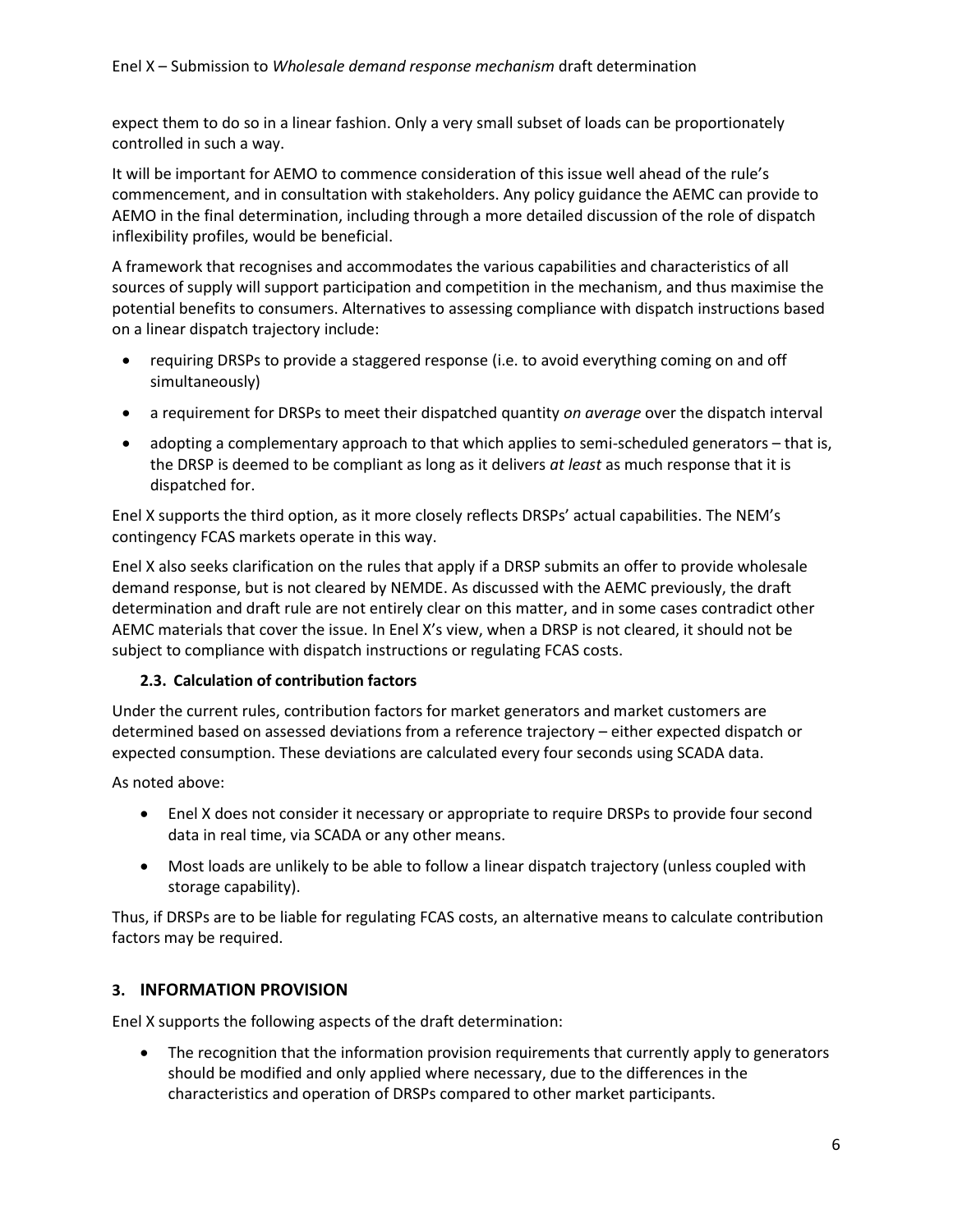The decision not to require DRSPs to provide information to AEMO as an input to the EAAP.

Enel X provides the following comments in relation to other aspects of the information provision requirements.

As a general comment, it would be helpful if the final determination provided further information about the impact that the five-minute settlement rule change will have on the various information provision obligations.

## **3.1. Requirement for DRSPs to provide information to AEMO**

The draft rule requires that DRSPs provide information relating to the availability of wholesale demand response to AEMO for the purposes of the ESOO, MT PASA and ST PASA.

As a potential DRSP, Enel X would do its best to provide accurate information to the above processes in good faith. However, it is likely to be very difficult for a DRSP to provide accurate information for the ESOO and MT PASA timeframes. Scheduled generators have much greater foresight and control of planned maintenance and other longer-term activities than DRSPs will. It may therefore be more appropriate to only subject DRSPs to ST PASA obligations, or to find ways for DRSPs to feed into the ESOO and MT PASA forecasts less formally.

If the final decision is to subject DRSPs to the ESOO and MT PASA obligations, Enel X seeks assurance that DRSPs would not be penalised if there were legitimate reasons for any information provided turning out to be incorrect. In addition, Enel X seeks clarity on whether a DRSP's inputs to the these processes would relate to existing, contracted capacity only, or is expected to also include the DRSP's projections of the amount of additional demand response capacity it expects to contract with over the forecast period.

### **3.2. Information about which customers are offering wholesale demand response via a DRSP**

The draft rule provides that the relevant retailer will be notified (via MSATS) when a DRSP is assigned to a NMI, the identity of the DRSP, and the baseline methodology that has been assigned to that NMI. Comments made at the public workshops on the draft determination indicate that some retailers want visibility of when a customer enters into a contract with a DRSP so that it can amend its retail contract terms with that customer.

Given that the general intention of the framework proposed by the AEMC is to make sure that retailers are indifferent to their customers providing wholesale demand response via a DRSP, Enel X is unclear on retailers' intentions in requesting such information. Enel X is concerned that giving retailers visibility of when a customer enters into an agreement with a DRSP will undermine the success of the framework. Specifically, Enel X is concerned that retailers will force or threaten a change in the price, terms or conditions of their retail contract such that the DRSP's offer now looks unattractive to the customer. A retailer might do this because it would rather the customer signed up to provide wholesale demand response with them directly, or simply because it prefers a market with less wholesale demand response. Either way, the retailer would be taking advantage of its position in the retail market to influence competition in the wholesale demand response market.

In principle, due to retail competition, the customer would have the ability to switch to a retailer that is more supportive of it offering demand response via a DRSP. However, there is a risk that the customer will consider it all to be too hard and instead choose to retain its existing retail contract with its retailer and not pursue a demand response offering via a DRSP. In many cases, a small change in retail price will have a bigger impact on the customer than any earnings they could receive from offering their flexibility in the wholesale market, so this would not be irrational behaviour. Further, the ability to switch retailers may not be available to customers in jurisdictions or regions with little or no retail competition, e.g.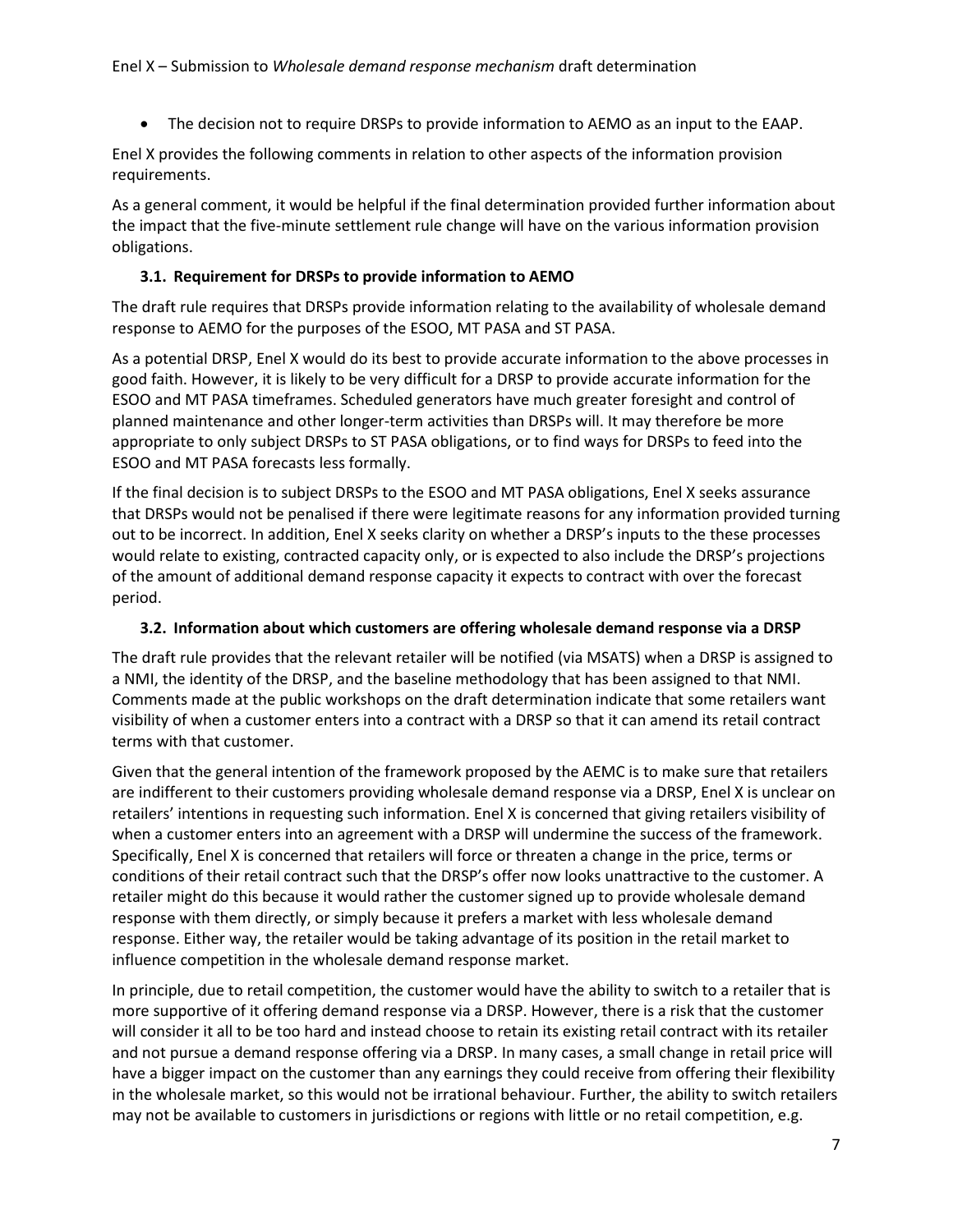South Australia, regional Queensland. Giving retailers such notification therefore has the potential to greatly reduce participation in the mechanism.

An obligation to notify the relevant retailer when its customer has entered into an agreement with a DRSP may also give the retailer an opportunity to capitalise on the customer's interest in wholesale demand response and offer them a product at a price just below what the DRSP is offering. Again, a retailer that does this would be taking advantage of privileged information it receives as the incumbent in the retail market to hamper competition in the wholesale demand response market.

## **3.3. Information about when a customer is dispatched to provide wholesale demand response**

Comments made at the public workshops on the draft determination indicate that some retailers want access to information about a customer's availability, when it is dispatched, and how much it is settled for. The rationale for wanting this information seemed to be an interest in determining whether DRSPs or individual customers are gaming their baseline, and thus the argument was that providing public visibility would promote transparency of any such behaviour. There was a suggestion that this information should be provided and published in real time.

As noted above, the general intention of the framework proposed by the AEMC is to make sure that retailers are indifferent to their customers providing wholesale demand response via a DRSP.

It is reasonable to expect DRSPs' actions to be subject to the same level of transparency as other scheduled participants. Under the draft rule, DRSPs will be required to provide the same level of information as scheduled generators for the purposes of the ESOO, MT-PASA and ST-PASA. DRSPs will provide this information on a portfolio basis – i.e. as a representation of the wholesale demand response units under its control in each region. Further, under the draft rule, AEMO is required to publish details of:

- final dispatch offers by scheduled wholesale demand response units, including actual availabilities, details of any rebids made, the dispatch offer prices, quantities for each trading interval, ramp rates, and other information
- the dispatched wholesale demand response for each scheduled wholesale demand response unit
- actual wholesale demand response provided by each scheduled wholesale demand response unit.

This information mirrors that which is currently published for other scheduled participants.

Enel X does not agree that such information should be made publicly available on an individual NMI / wholesale demand response unit basis. Retailers presumably have access to the meter data of their customers who are offering demand response via a DRSP. Allowing retailers (and the public) to have visibility of such information for customers that aren't theirs raises privacy and competition concerns, and would limit participation in the mechanism.

Enel X seeks further clarification from those who raised these proposals on:

- why they believe they need this information on an individual NMI, not aggregate, basis
- what information they believe they need over and above what they would already have access to via meter data
- why such information is needed in real time, not after the fact
- why it should be made publicly available.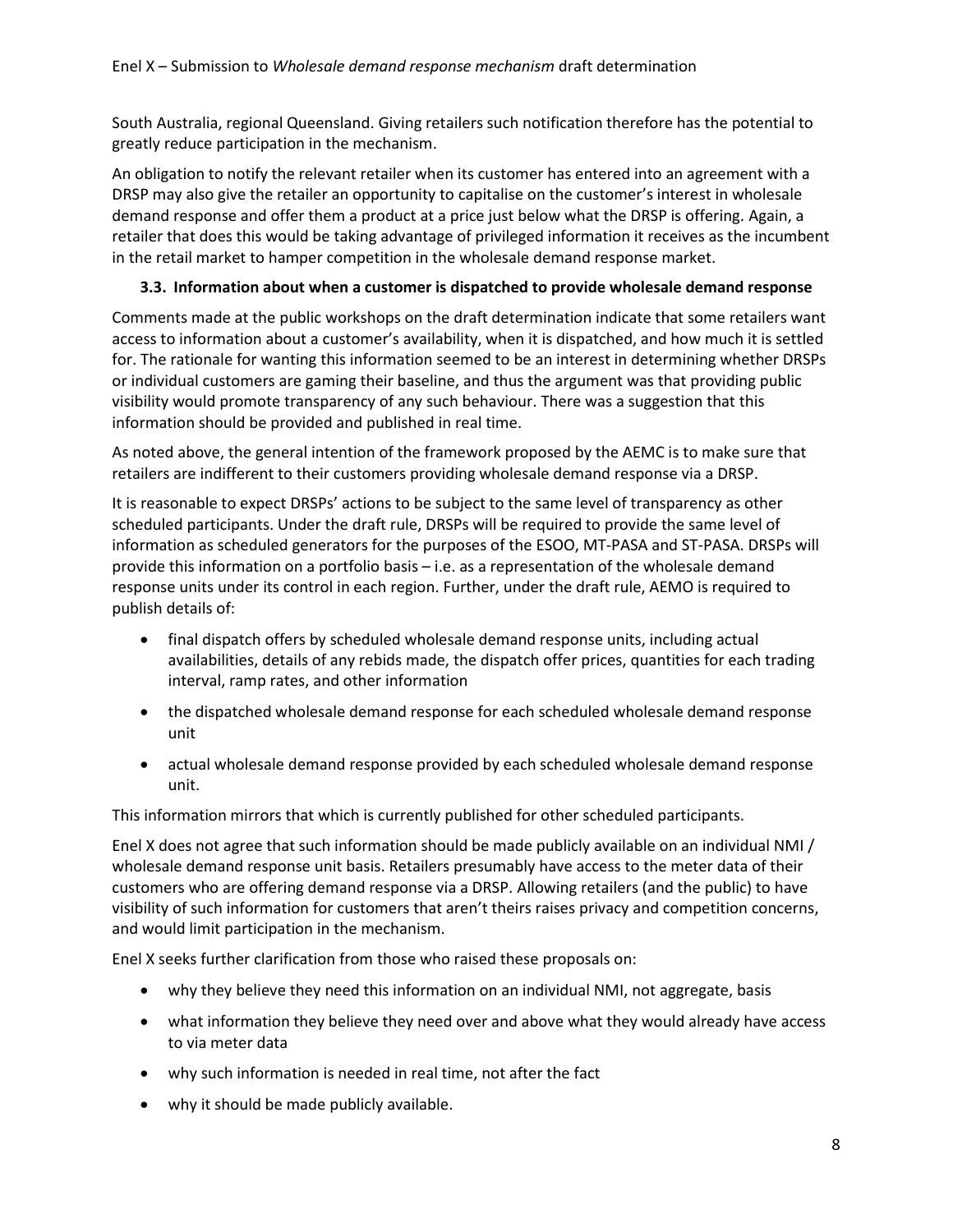If the concern is about the potential for baseline gaming, Enel X would argue that this is better addressed through the development of robust baseline methodologies and proper monitoring and enforcement by the AER, not by public policing.

## **4. DETERMINATION OF BASELINES**

Enel X supports the following aspects of the draft determination:

- The development and settlement of baselines on a centralised basis.
- The determination of baselines ex post for settlement purposes only, not in real time for dispatch.
- The requirement for AEMO to develop a guideline that sets out the various aspects of the baselining framework.
- The ability for DRSPs to choose the baseline methodology that it proposes be applied to a wholesale demand response unit in its portfolio, provided that the methodology satisfies AEMO's baseline metrics.
- The ability for DRSPs to inform AEMO when an event or circumstance will materially change the consumption pattern of a wholesale demand response unit to maintain compliance with the baseline methodology metrics.
- The ability for registered participants to propose alternative baseline methodologies, to use these for its wholesale demand response units where approved by AEMO, and to keep these methodologies confidential where it would reveal commercially sensitive data.
- The requirement for the AER to develop a guideline providing more detail on the application of the additionality principles and how it will monitor compliance with them.
- The ability for a DRSPs' portfolio to be made up of NMIs on different baseline methodologies. While not explicitly clear in the draft rule, it is our understanding that this is the case. Clarification of this in the final determination would be helpful.
- The requirement for AEMO to report annually on the operation of the wholesale demand response mechanism, including outcomes relating to the use and accuracy of baseline methodologies.

Enel X provides the following comments in relation to other aspects of the baseline framework.

### **4.1. AEMO baselining guidelines**

As above, Enel X supports the decision to leave much of the detail of determining the baseline framework to AEMO. Setting this out in AEMO guidelines, rather than in the NER, makes the framework easier to amend and improve over time.

However, given that baselines are an essential component of the wholesale demand response mechanism, it will be important for AEMO to give early and proper consideration to the various issues it will need to address in the guideline, and to do so in consultation with stakeholders. As set out in section 6 of this submission, Enel X proposes that AEMO establish a dedicated team to commence consideration of these issues as soon as possible after the final rule is made, and create working groups of relevant stakeholders to inform the development of the guideline.

As noted in our submission to the consultation paper, baseline methodologies are not a new concept or unique to this mechanism. There is much to be learnt from markets that already have methodologies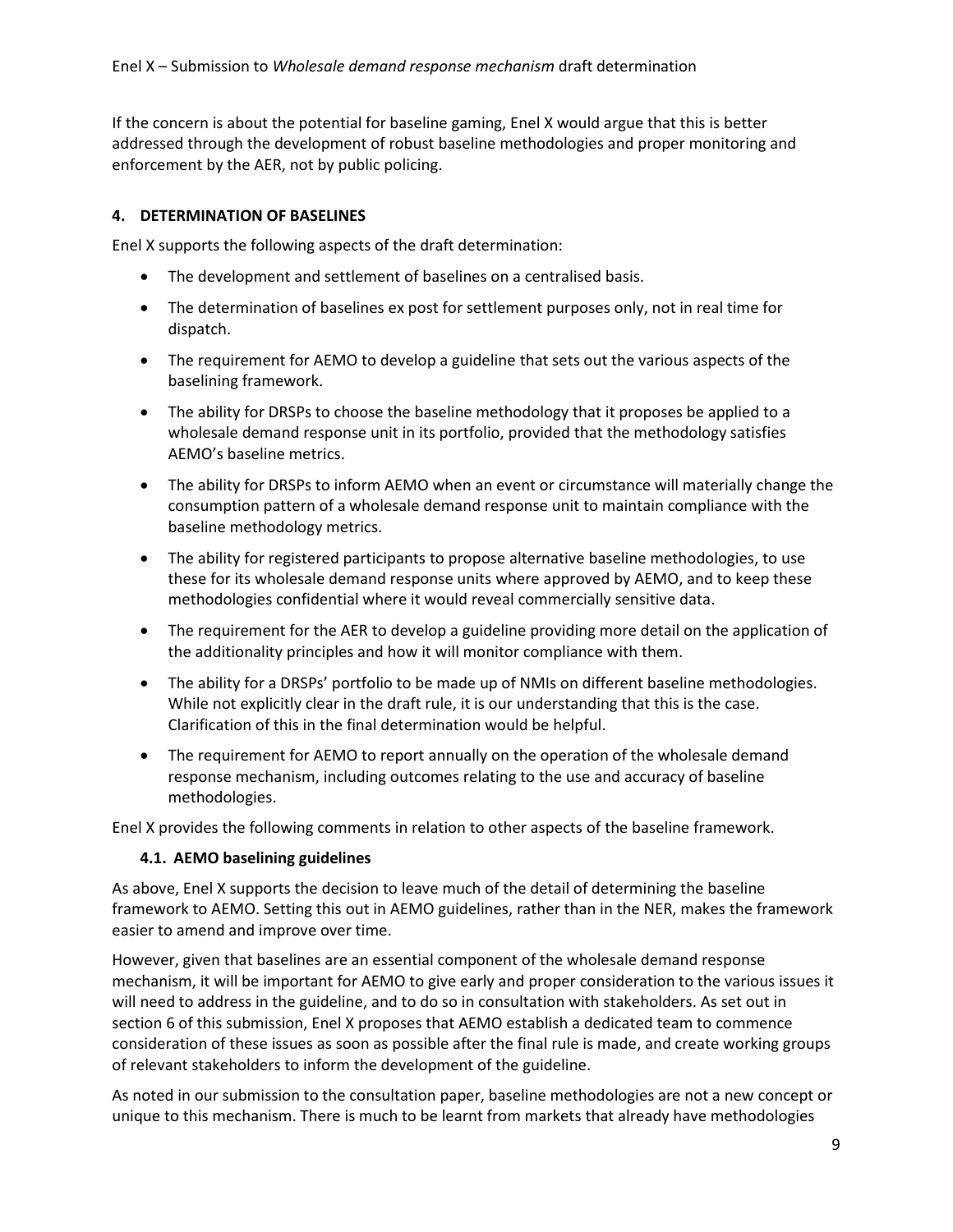that are well-tested and robust to errors and gaming. AEMO should seek to draw on what it can learn from those markets where possible to make sure we are learning from others' mistakes, and to expedite the development of the guideline.

## **4.2. Annual reporting on baselines**

As above, Enel X supports the requirement for AEMO to report annually on the operation of the wholesale demand response mechanism.

However, Enel X seeks clarification on whether clause 3.10.6(c)(2) of the draft rule is intended to mean that information about individual wholesale demand response units and their capacity will be published. We do not support the publication of detailed information about which individual NMIs are providing wholesale demand response, and thus suggest that this clause be amended to refer to "total" or "average" capacity.

## **4.3. Additionality**

The draft rule requires that a DRSP must only make a dispatch offer where the wholesale demand response, if dispatched, is the result of actions taken by the DRSP (i.e. would not occur but for the dispatch instruction).

Enel X seeks clarity on whether energy users providing wholesale demand response via a DRSP would also be able to provide network support services to the local DNSP. While network peaks are likely to occur when wholesale prices are high (and when a customer might want to provide wholesale demand response), this is not always the case. Demand reductions for the purposes of providing network support serve a different purpose to demand reductions through a wholesale demand response mechanism.

In Enel X's view, customers should be able to contract with DRSPs and DNSPs to provide both wholesale demand response and network support services. However, if there is a concern about double dipping, it may be appropriate to only allow the customer to be compensated for the program that is called, or require the DRSP to bid that customer out of the wholesale market for any dispatch intervals where it has been called by the DNSP to provide network support.

The draft rule requires the AER to develop a guideline that sets out how it will monitor compliance with this obligation. However, any policy guidance the AEMC can provide to the AER on these matters in the final determination would be beneficial.

It will also be important to consider the implications that participation in multiple demand response programs will have for the calculation of baselines, e.g. so that network support dispatches are treated as event days, rather than normal consumption.

# **5. SETTLEMENT AND COST RECOVERY**

While we remain supportive of the settlement model proposed by PIAC, The Australia Institute and the Total Environment Centre, the model in the draft rule is a pragmatic solution to the concerns raised by retailers and AEMO about the potential costs of billing customers on baseline consumption.

Enel X supports the following aspects of the draft determination:

- Settlement determined by reference to the relevant baseline, not on physical dispatch outcomes.
- Settlement on the NMI level.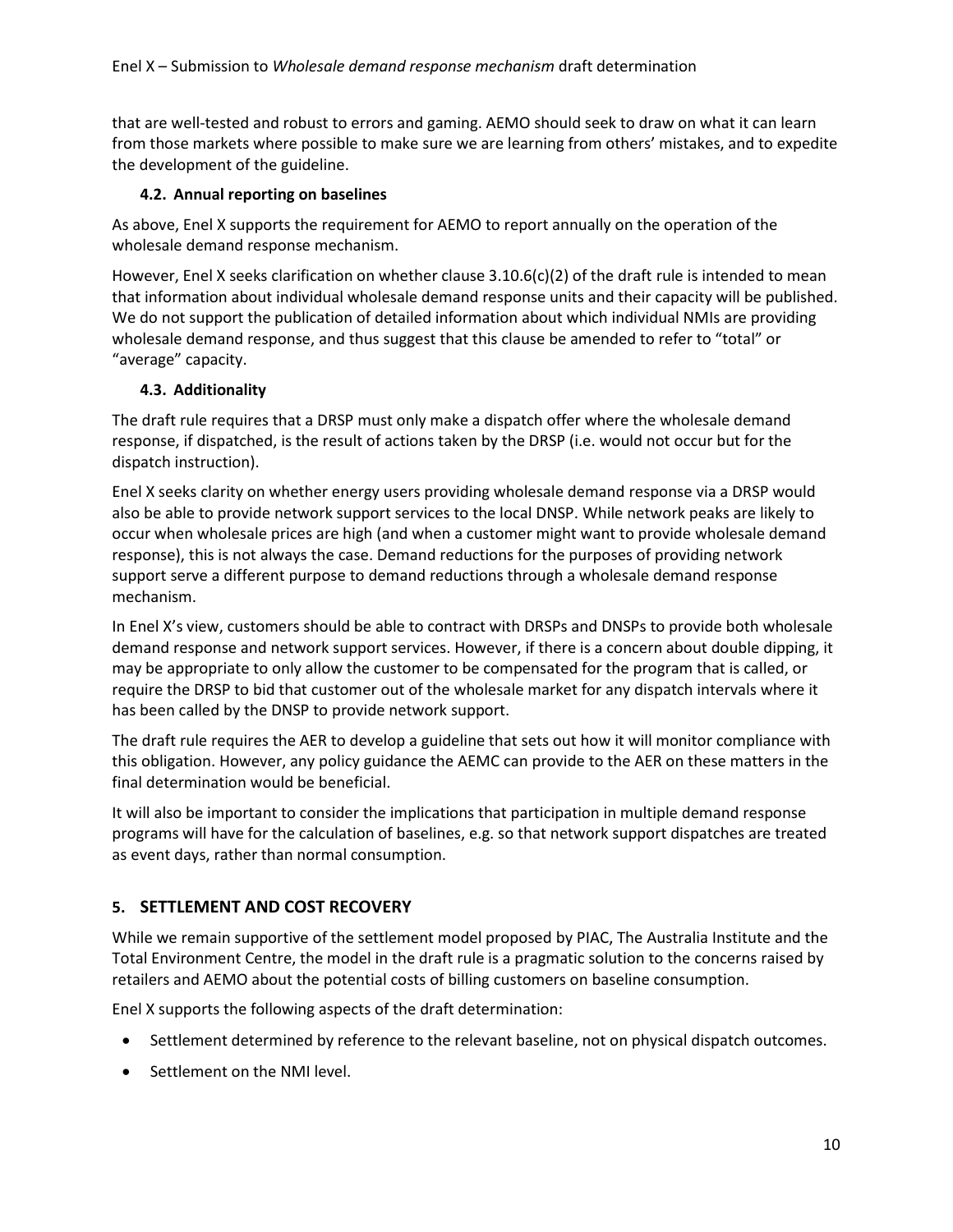- A centrally determined, simple and transparent reimbursement rate. In Enel X's experience, jurisdictions that require negotiation of such rates between individual retailers and DRSPs (as in Japan, and Germany before it realised this approach didn't work) have seen limited success as these negotiations tend to be complex and protracted.
- Settlement between the DRSP and relevant retailers via AEMO, not directly.

Enel X provides the following comments in relation to other aspects of the settlement and cost recovery framework.

# **5.1. Clarity on the purpose of the reimbursement rate**

Discussions at the workshops on the draft determination indicate that stakeholders do not have a clear understanding of the purpose of the reimbursement rate, and the costs that it is intended to reimburse the retailer for. Further clarity on this, either through a published document ahead of the final determination, or consultation on the issue through the Technical Working Group, would be helpful.

While much has been said about the potential for retailers to under-recover their costs under the reimbursement rate approach, it is important to note that there is also the potential for retailers to receive a windfall gain if the reimbursement rate is too high. The original settlement model, or a requirement for retailers to reveal their true costs, would address this issue. However, we understand the AEMC's reasons for not pursuing such approaches.

We therefore agree with the AEMC that the intention should be to make the reimbursement rate as accurate a reflection of retailers' costs as is feasible, whilst still being simple and transparent. When this is the case, you would expect that any under- or over-recovery would cancel out over time.

# **5.2. DRSP visibility of the reimbursement rate**

The draft rule states that the AER will calculate the rate and provide it to AEMO. Enel X seeks clarification that DRSPs will also have visibility of the reimbursement rate, or that it will be made publicly available. It is important that DRSPs have visibility of this rate as it will affect their assessment of the value of offering wholesale demand response.

# **5.3. Alternative reimbursement rate metrics**

Enel X's understanding is that the reimbursement rate is intended to cover what a retailer would have paid for electricity had its customers not provided demand response. The rate is proposed to be calculated based on average spot prices for the previous 12 months and determined by the AER on a quarterly basis.

A number of retailers have argued that a rate based on average wholesale prices does not account for the costs of hedging, particularly during the periods when demand response is most likely to be dispatched. Some have suggested that quarterly futures prices might be a better approximation of these costs. Using futures prices to determine the reimbursement rate raises a number of questions:

- Are futures prices a good enough reflection of how all retailers choose to hedge? If not, the reimbursement rate will be inaccurate for some retailers.
- Can futures prices be manipulated? The more months used in the calculation, the less likely it is that the futures price could be manipulated and thus have a big impact on the reimbursement rate.
- What if there is no liquidity in the futures market (as is the case in South Australia) or no futures market at all (as is the case in Tasmania)? What is used as the basis for calculating the reimbursement rate then?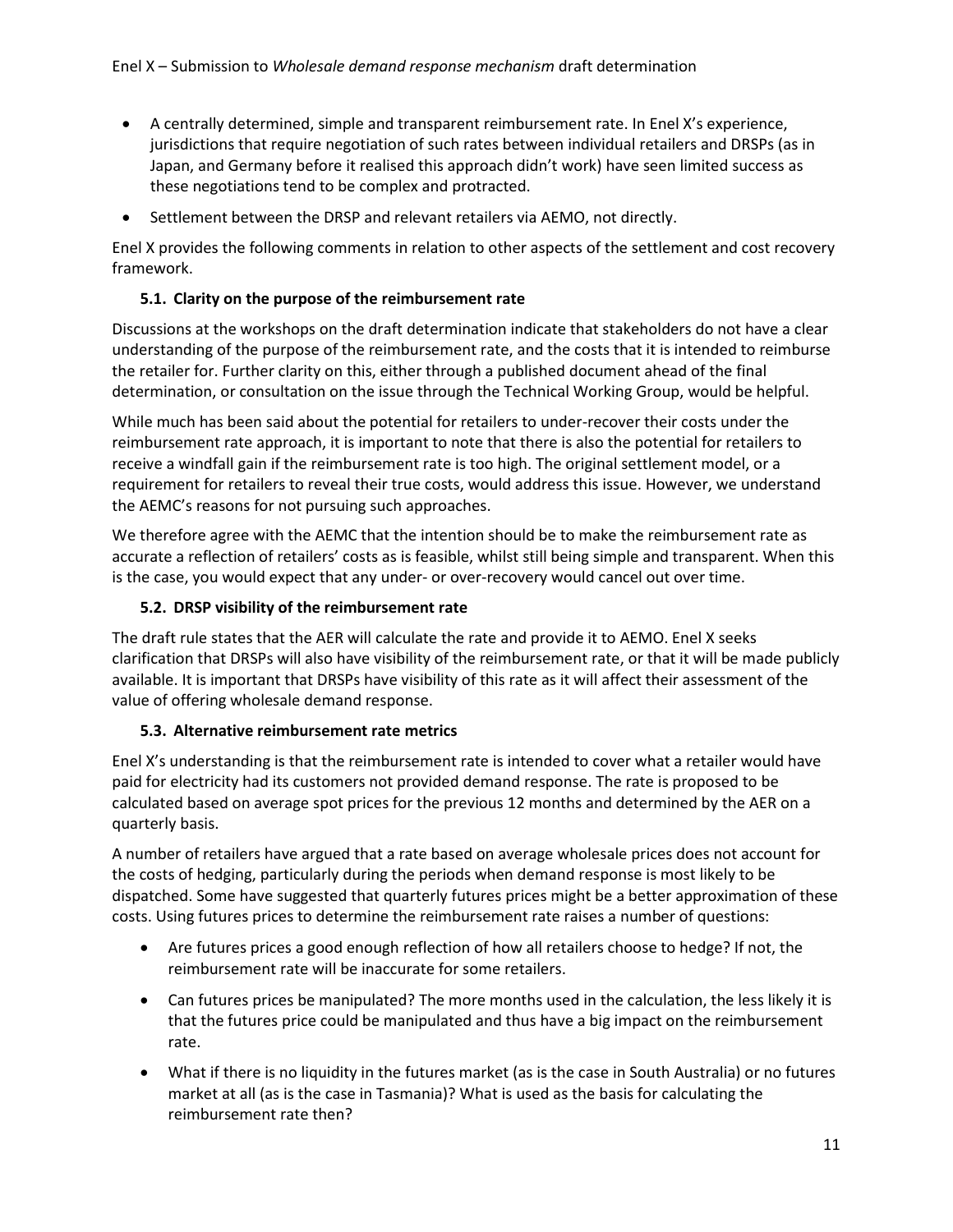It may also be important to clarify which rate will apply: the rate that applies at the time the wholesale demand response is provided, the rate that applied when the retailer entered into the contract with the customer (and thus when it made its assessment of wholesale market risk), or an annual average?

# **5.4. Retailer visibility of customer dispatches**

Some have argued that retailers should receive information about their customers' wholesale demand response dispatches so that they can change their hedging strategies. For the reasons explained below, it's not clear to Enel X why a retailer should need to change its hedging strategy as a result of its customers providing wholesale demand response, and thus why they would need visibility of customer dispatches.

The draft determination states that retailers will be charged by AEMO for two amounts in the wholesale market, both at the prevailing wholesale price:

- The customer's actual level of consumption.
- The quantity of demand response provided by the customer (i.e. baseline consumption minus actual consumption).

The total of these two amounts is the customer's baseline consumption. It reflects what the retailer should have been expecting to pay for in the wholesale market if there was no wholesale demand response. The fact that a customer provides wholesale demand response therefore makes no difference to the volume of electricity that the retailer has to buy at the spot price for that customer. Thus there is no extra exposure to hedge and no obvious reason for a retailer to change its hedging strategy.

The only thing that changes is that, instead of being paid at the retail rate for the quantity of demand response provided, the retailer is being paid at the reimbursement rate. While there may be a mismatch between these two rates, a change in hedging strategy will not correct it. This is because the retailer's spot exposure for a customer providing wholesale demand response is the same as if it wasn't providing wholesale demand response.

This point is recognised in the draft determination, where the AEMC states that the settlement model "should result in the retailer's hedging position being largely unaffected" and "will minimise the extent of any changes in relation to contract market positions and the associated costs of maintaining these hedging positions." Thus it is not clear to Enel X why retailers need visibility of customer dispatches.

Further, given that retailers have (in most cases) no real-time visibility of their customers' consumption and presumably make hedging decisions on forecasts, it's not clear why retailers would need real-time visibility of customers' demand response dispatches.

# **6. IMPLEMENTATION**

# **6.1. Commencement date**

Enel X is disappointed that the draft rule proposes a commencement date of 1 July 2022. The main justification for this appears to be resourcing constraints at AEMO in the context of the implementation of the five minute and global settlement rule changes. While understandable, Enel X is not convinced that this is sufficient reason to delay the significant potential benefits of the mechanism for 2.5 years after the rule is made.

We are buoyed by the AEMC's commitment to explore options to bring the implementation date forward, and AEMO's willingness to explore these options.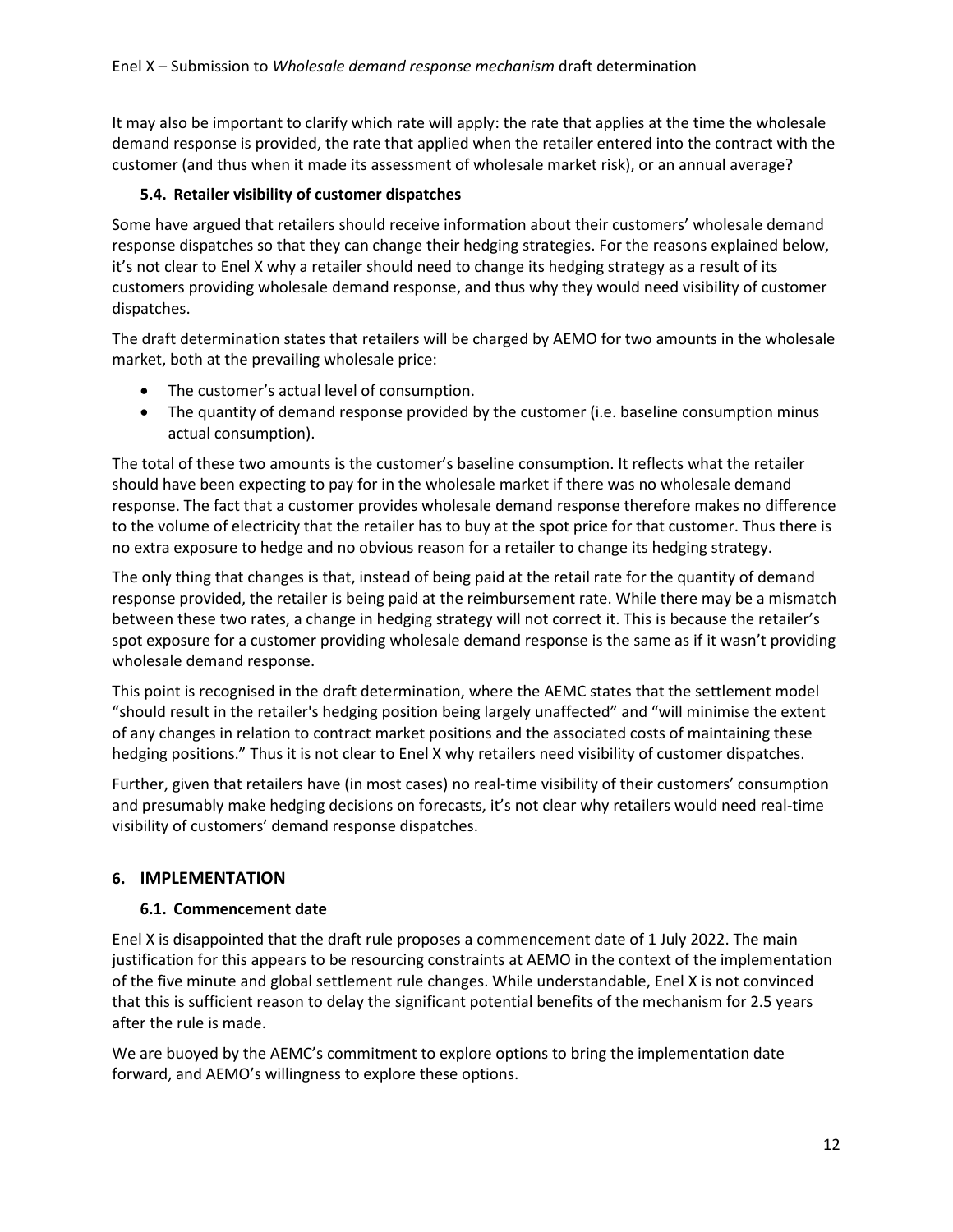Enel X is keen to work with the AEMC, AEMO and other stakeholders to determine ways in which the implementation date can be brought forward, and to make sure that all parties are ready when the rule commences.

# **6.2. Work to be done ahead of the commencement date**

The draft rule requires AEMO and the AER to develop and publish a number of guidelines ahead of the commencement date. Enel X is concerned that the rules consultation procedure, if only commenced when necessary to have published these guidelines by the commencement date, will not provide sufficient time for AEMO, the AER and stakeholders to consider the broad and complex range of issues that the guidelines are to cover.

Given that the content of these guidelines will form essential components of the wholesale demand response mechanism, it is important that AEMO and the AER give proper and early consideration to the various issues they will need to address, and do so in consultation with stakeholders. Enel X proposes that AEMO establish a dedicated team to commence consideration of these issues as soon as possible after the final rule is made, and create working groups of relevant stakeholders to inform the development of the guidelines.

Proper and early consideration of these issues will help to ensure that the whole framework is robust and all relevant stakeholders are prepared for when the mechanism commences.

# **6.3. AEMC review**

Enel X supports the requirement for the AEMC to conduct a review of the wholesale demand response mechanism three years after its commencement. Such a review will provide transparency on the costs, benefits and effectiveness of the mechanism, and will identify any areas that may need improvement.

# **6.4. Other implementation issues**

One implementation issue not mentioned in the draft determination is the fact that some retailers will need to amend their contracts to remove clauses that prevent customers from engaging with a third party for the purposes of providing demand response. As noted in our submission to the consultation paper, many business customers have retail contracts that inhibit or explicitly prohibit their ability to engage in any demand response activities with a third party.

Given the general intent of the framework is to make retailers indifferent to their customers providing wholesale demand response, any such clauses should be required to be removed to avoid unnecessarily restricting competition. It may also be worth considering whether the rules should explicitly prevent retailers from being able to do this, as is the case in Singapore. $1$ 

# **7. OTHER ISSUES**

 $\overline{\phantom{a}}$ 

This section sets out Enel X's views on other aspects of the draft determination and draft rule that are not covered above.

# **7.1. Requirement for DRSPs to pay contingency raise FCAS costs**

Under the draft rule, DRSPs are liable for contingency raise FCAS costs in proportion to the demand response provided. This mirrors the liability that currently applies to generators.

<sup>1</sup> Clause 2.2.2(l) of the Electricity Market Authority of Singapore's *Code of conduct for retail electricity licensees* states that a retailer shall "not discourage, restrict or prohibit consumers from participating in demand responserelated or energy efficiency-related initiatives."